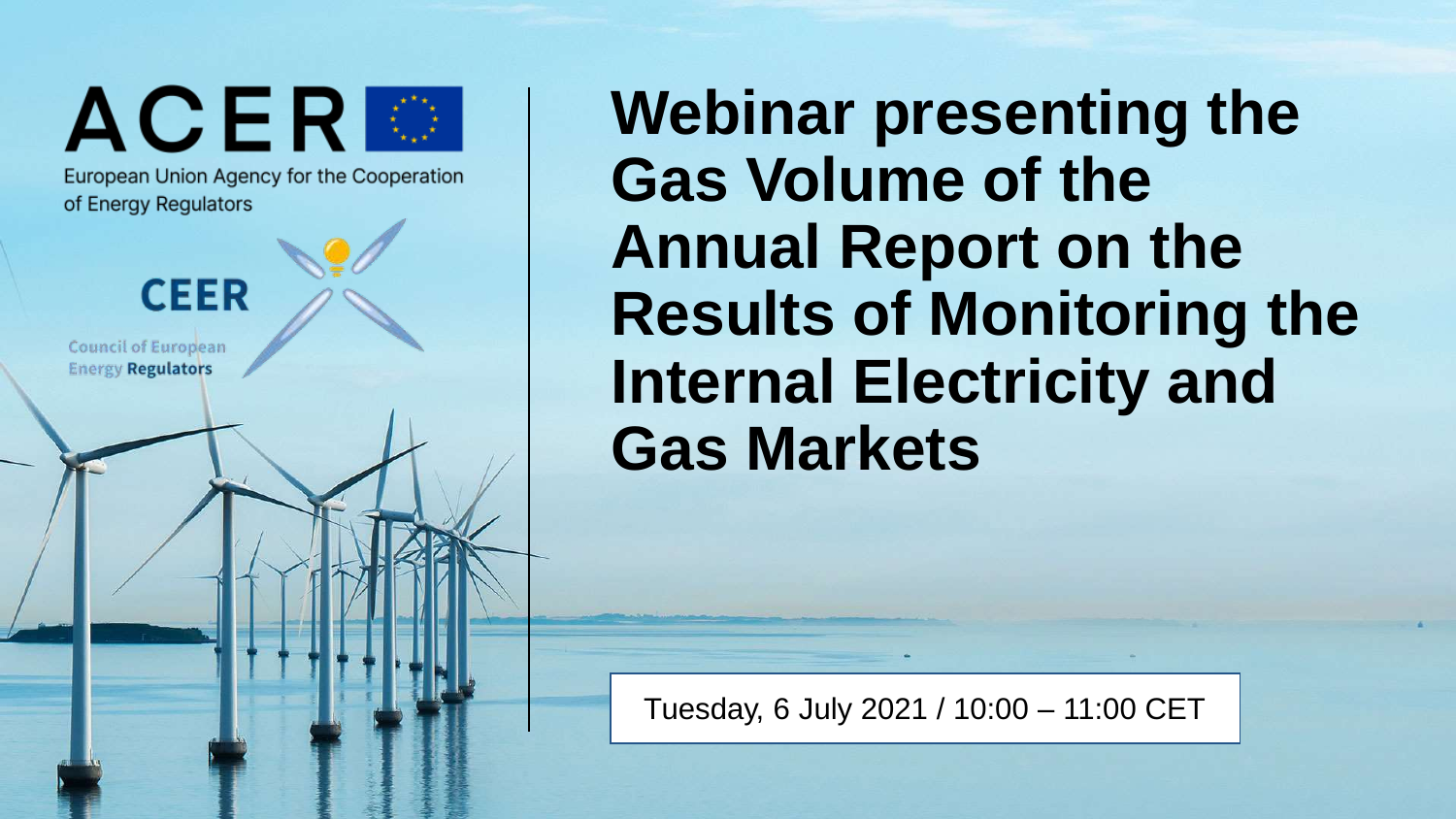

**Introduction**

The 2020 edition of the ACER/CEER MMR Report will consist of:

- 
- 1. Gas Wholesale volume 2. Electricity Wholesale volume 3. Energy Retail and Consumer Protection volume







Today we'll present the Gas Wholesale volume, the Electricity Wholesale and the Energy Retail + Consumer Protection volumes will follow until the end of 2021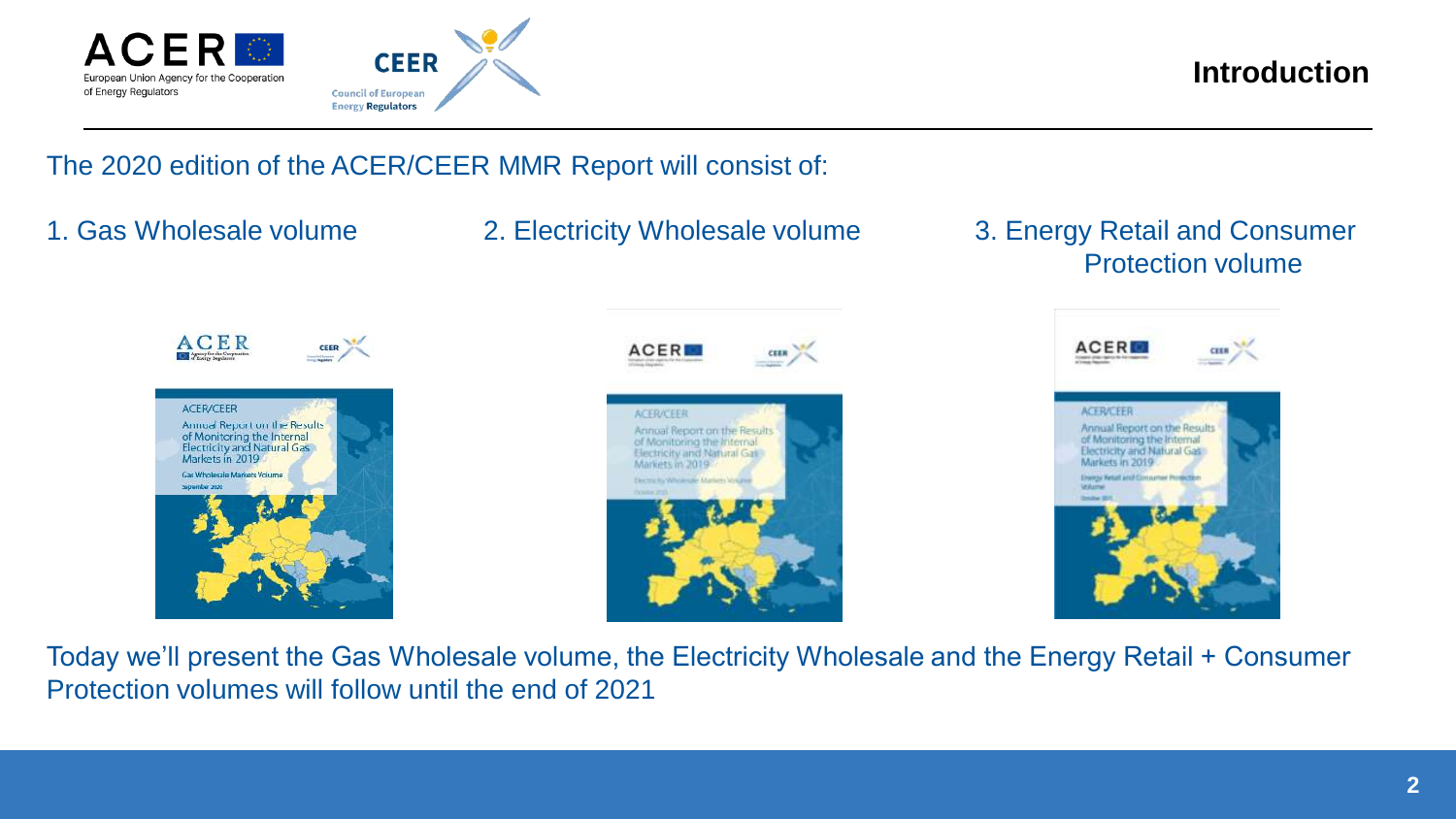



## **Introduction**



- The 10<sup>th</sup> edition of the MMR Gas Wholesale volume will be released on 14 July
- It consists of four chapters:
	- Status of the internal gas market
	- Gas sector decarbonisation **NEW**
	- ACER Gas Target model
	- Market effects of gas network codes
- The volume includes recommendations to overcome barriers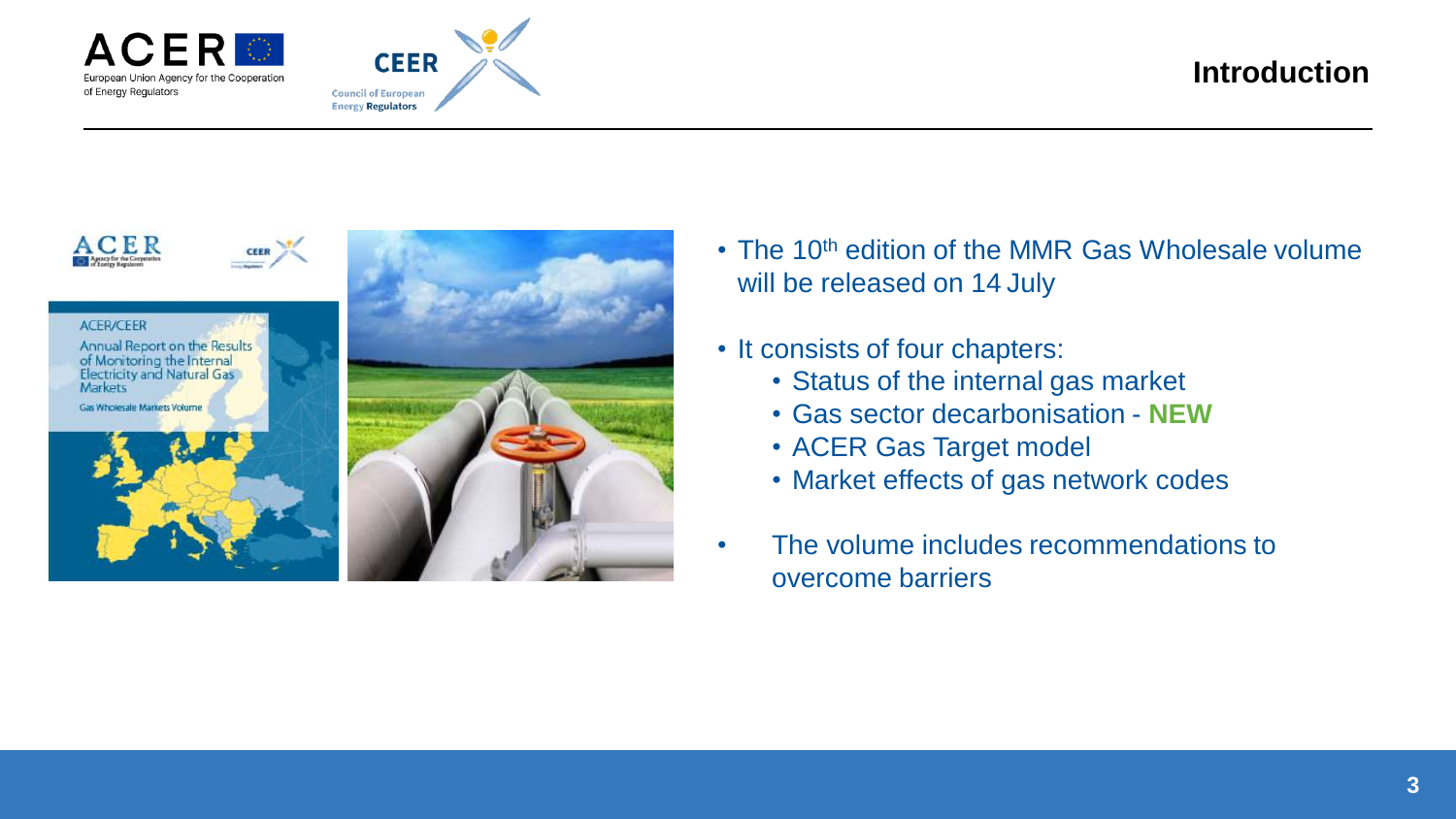





- **Introductory remarks** Annegret Groebel – President, CEER
- **Key findings from the Market Monitoring Report - Gas Wholesale Volume**  Joaquín García and Mitja Maletin – Gas Market Monitoring Officers, ACER

### **Report Recommendations**

Markus Krug – Co-Chair of the Regulatory Gas Strategy Work Stream, CEER

 **What is your view on how these findings relate to future EU policy challenges and priorities?**

Bartek Gurba – Team Leader, DG ENER, European Commission

- **Q&A**
- **Conclusions**

Dennis Hesseling – Head of Infrastructure, Gas and Retail Department, ACER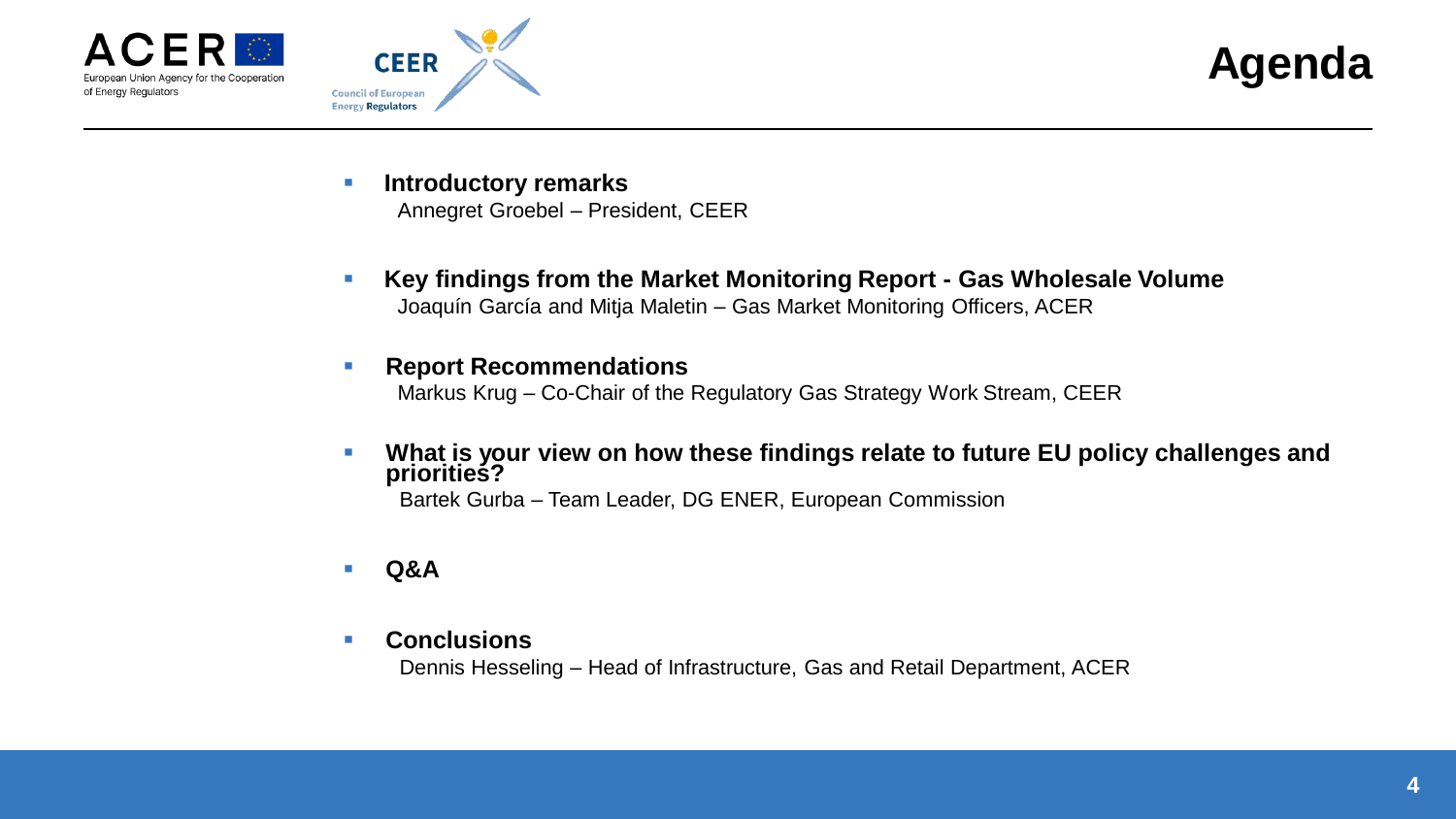

**CEER** 

## **Key findings from the Market Monitoring Report: Gas Wholesale Volume**

Joaquín García and Mitja Maletin – Gas Market Monitoring Officers, ACER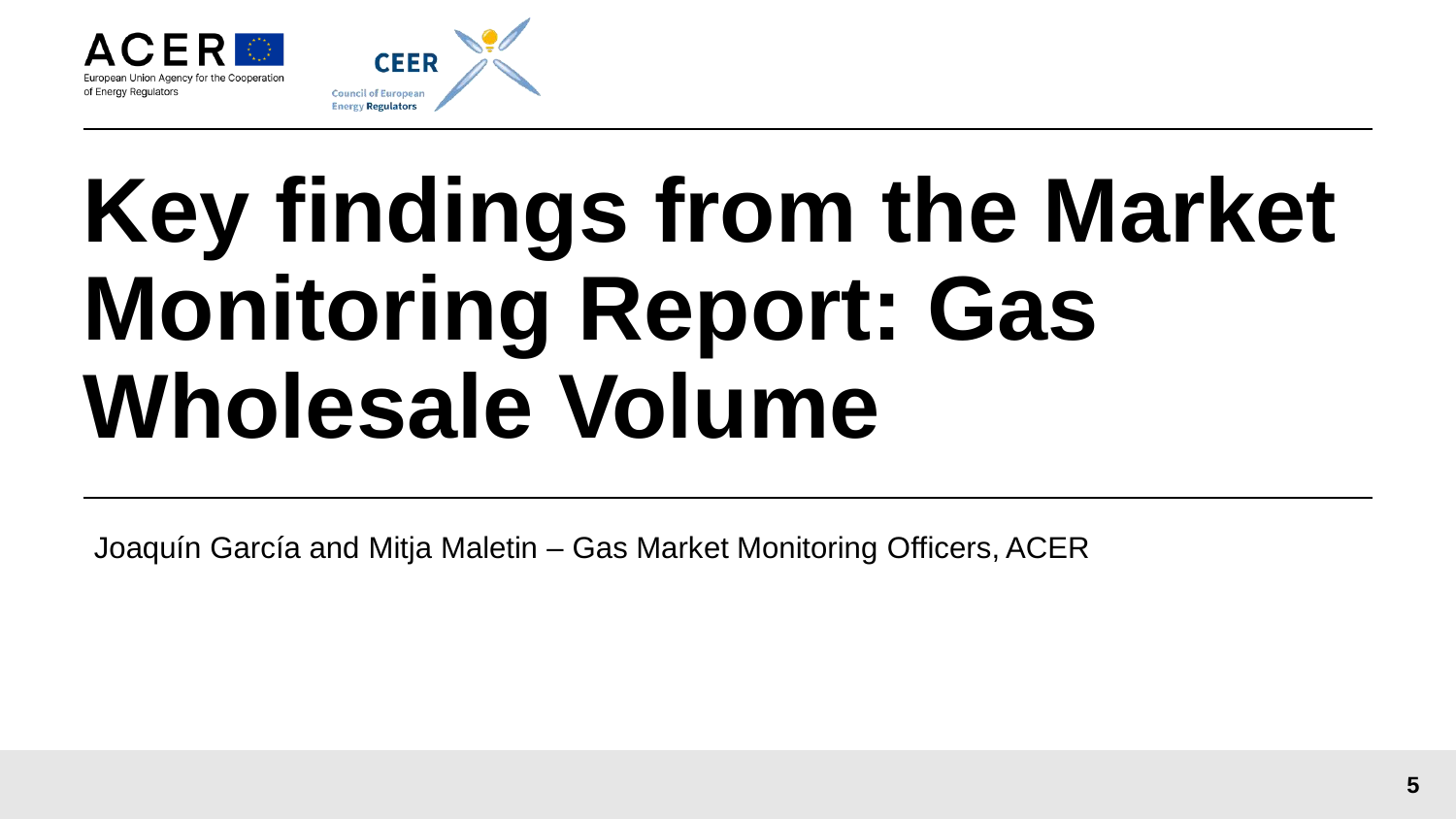

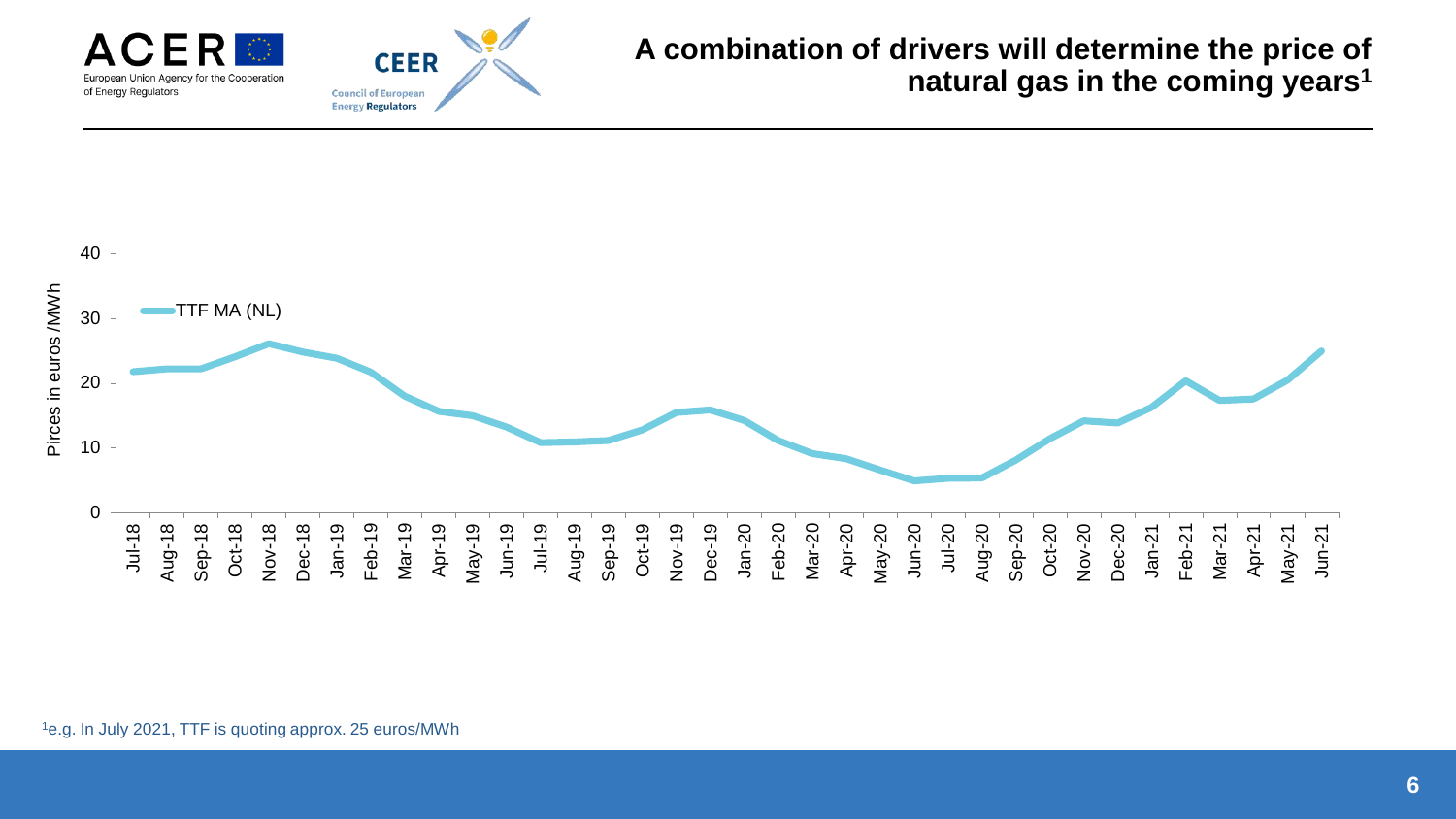

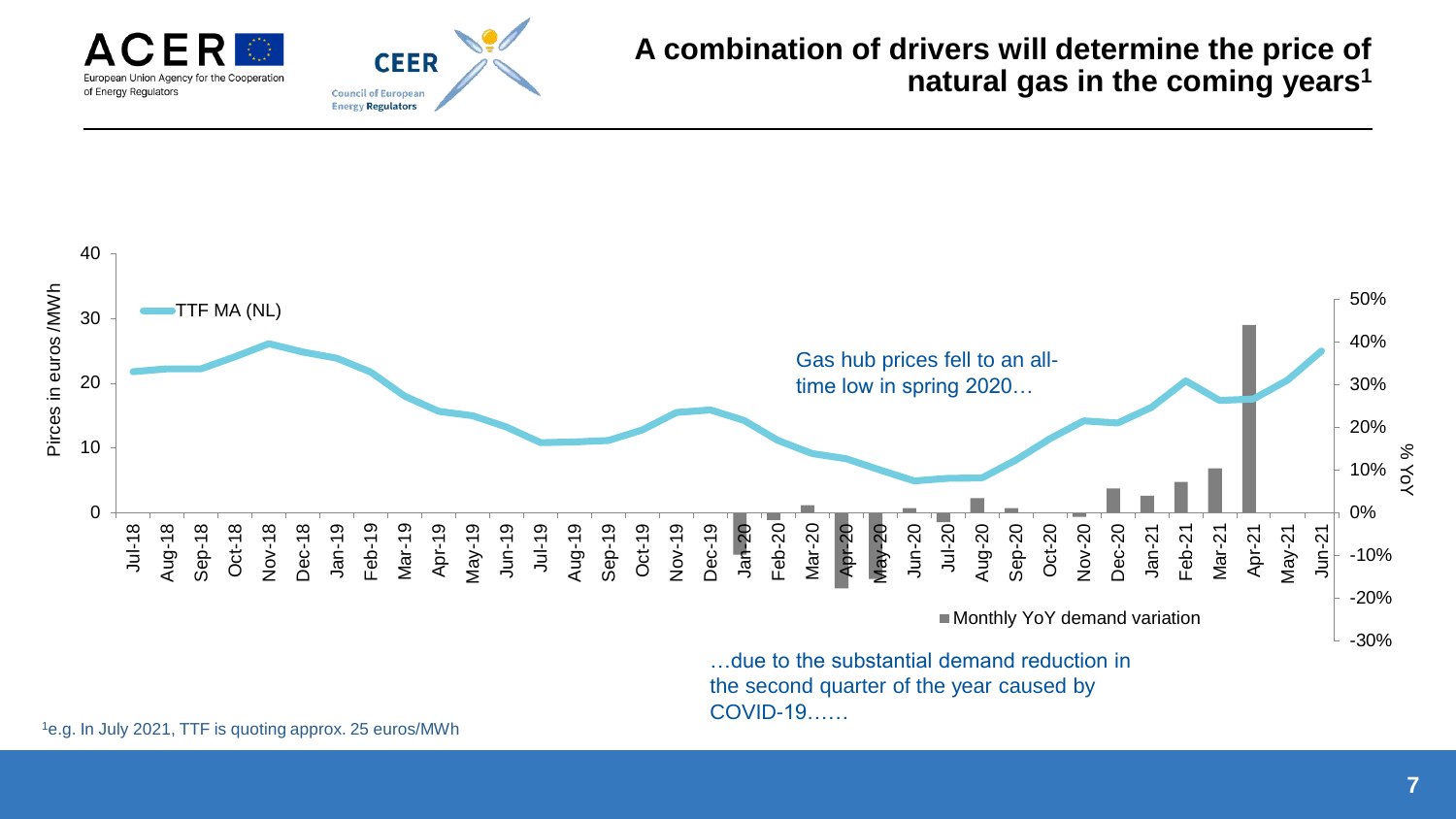

…coupling with abundant LNG. Since end summer EU LNG imports commenced to decline and gas prices increased….

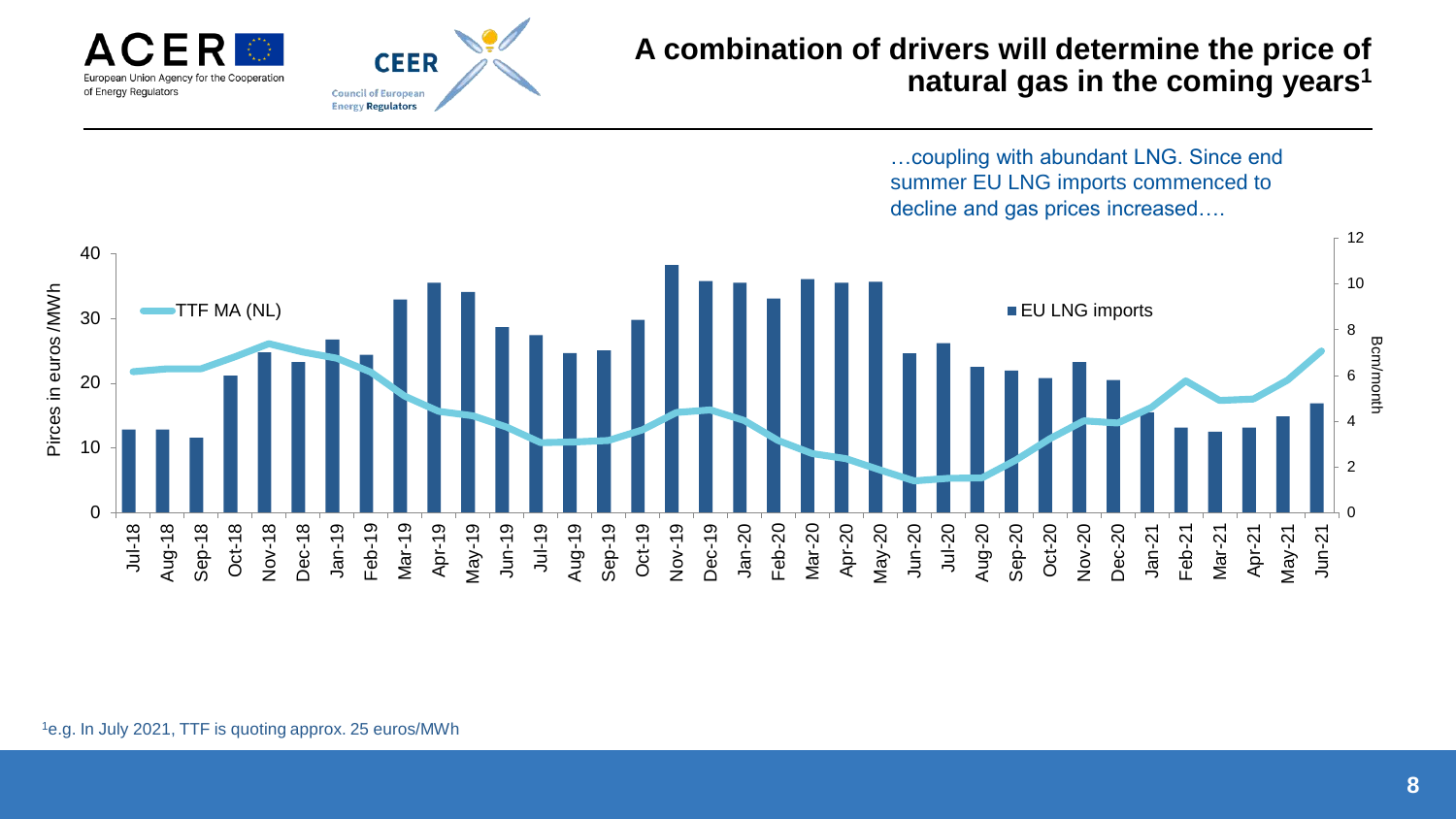

## **A combination of drivers will determine the price of natural gas in the coming years<sup>1</sup>**

…while the rise in EUAs prices assisted coal to gas switches in power generation, moving demand and gas prices up to 10 years max in end June 2021

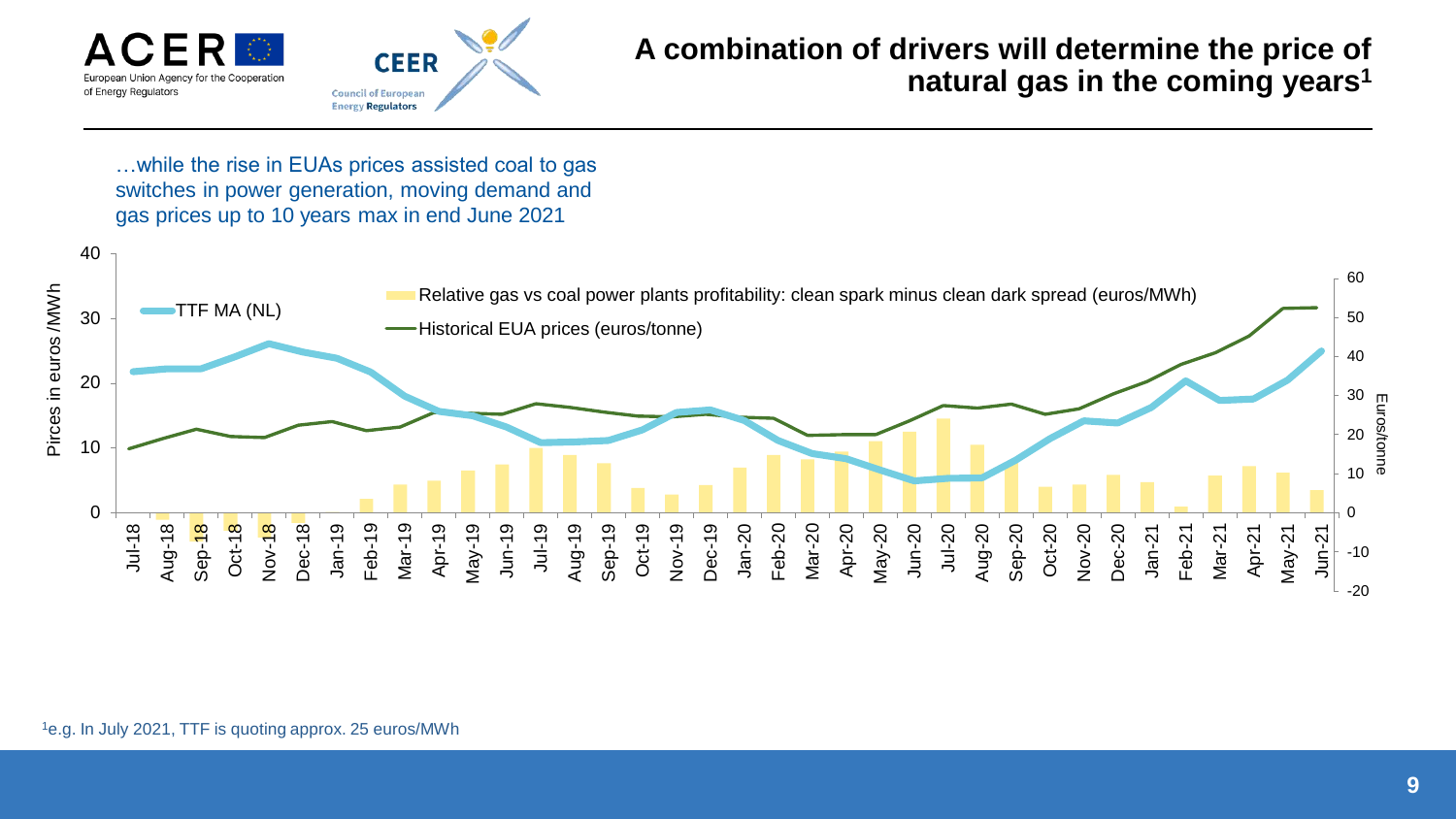

### **Overview of low carbon gases production costs in 2020 – euros/MWh**



Source: ACER based on estimated average prices of EC, OIES, IEA, Hydrogen Europe, JRC, EBA and IRENA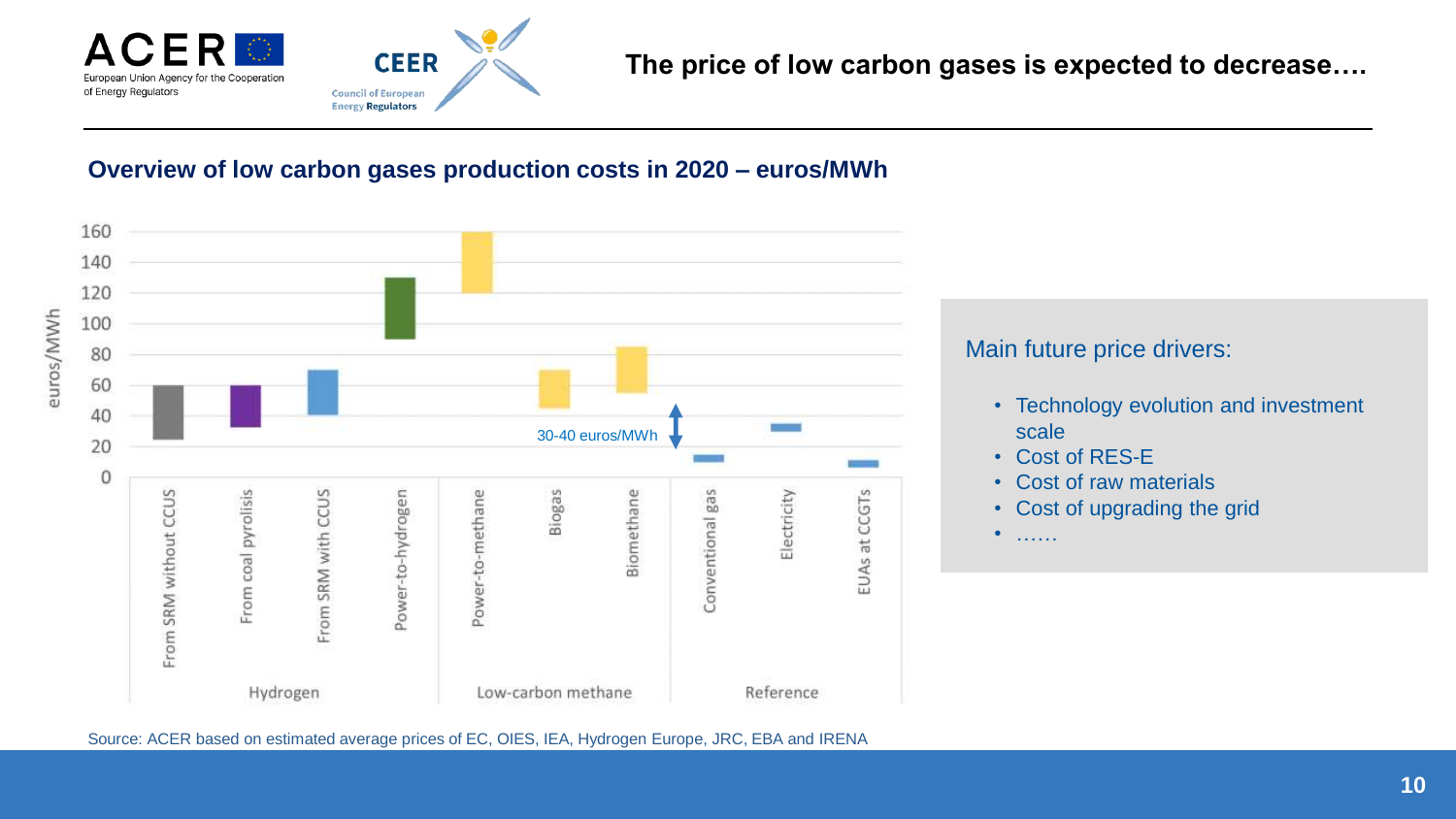

## **….contributing to expand their reach**

## **Overview of low carbon gases penetration prospects - share of total EU gaseous energy demand<sup>1</sup>**



Source: ACER based on estimated average projections of IEA, Hydrogen Europe, EBA and ENTSOs IRENA and other studies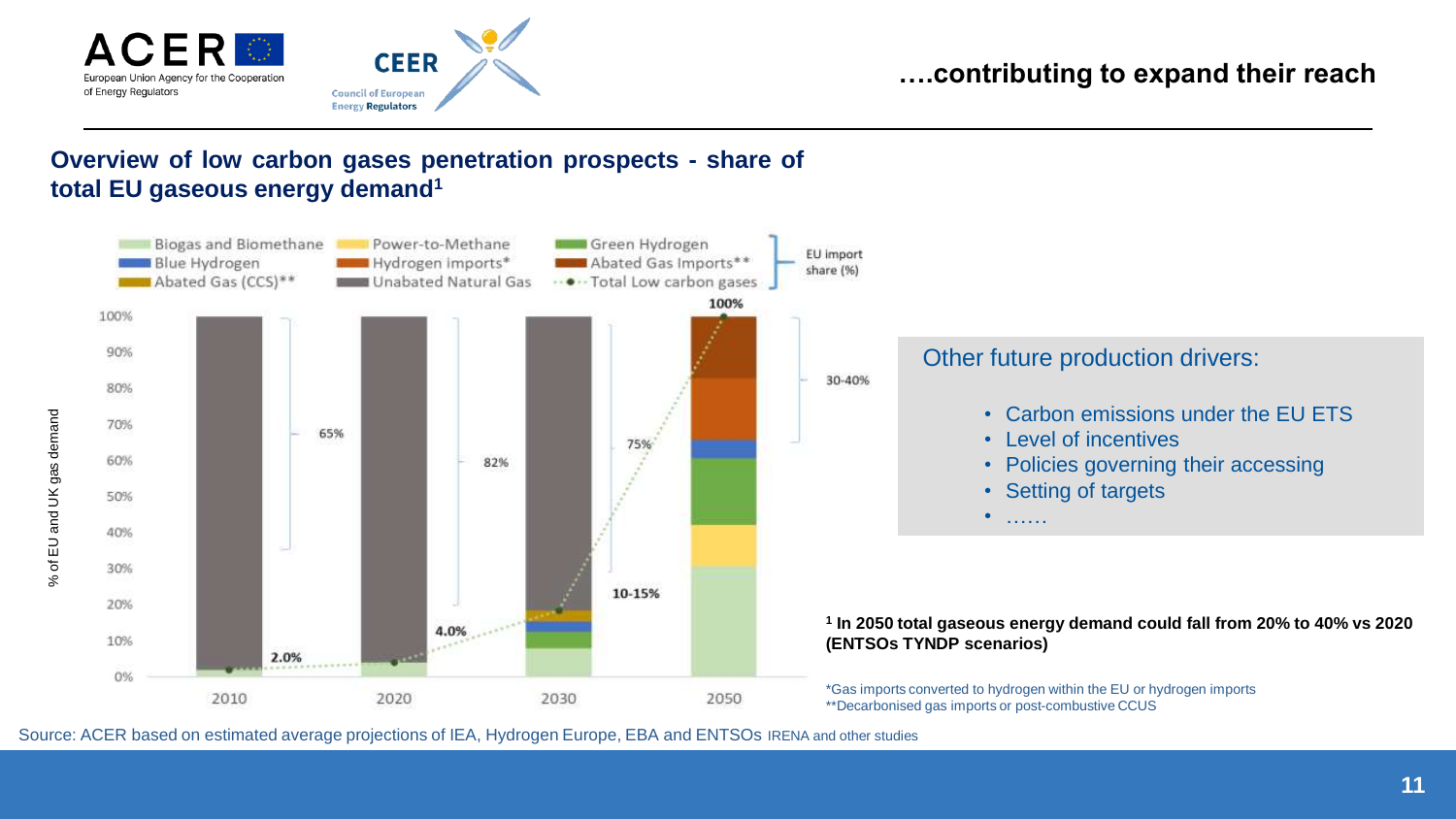

## **Market integration is today quite effective in areas covering three-quarters of EU gas consumption**

## **Ranking of EU gas hubs in 2020 and average daily number of month-ahead hub trades**



- **Established hubs**
- **Broadest forward liquidity**

#### Advanced hubs

 $\rightarrow$  High spot liquidity

#### Emerging hubs

- Progressing from a lower base
- **Iliquid-incipient hubs**
- Low liquidity

Source: ACER calculation based on REMIT data. Sourcing cost based on Eurostat and ICIS Heren data and ACER proprietary methodology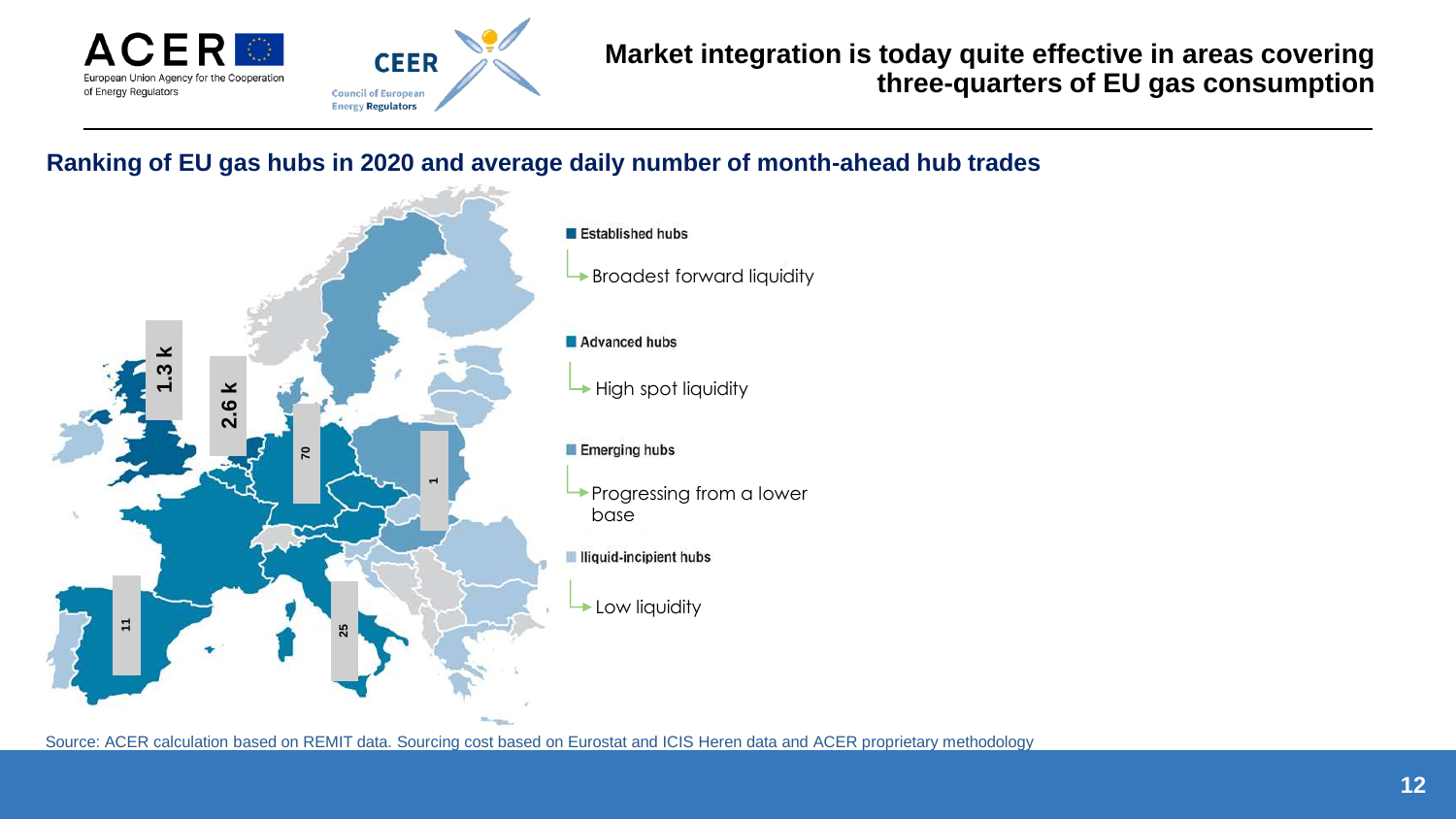

## **Market integration is today quite effective in areas covering three-quarters of EU gas consumption**

## **Ranking of EU gas hubs in 2020 and average gas sourcing price differential to TTF**



#### Established hubs

**Broadest forward liquidity** 

#### Advanced hubs

 $\rightarrow$  High spot liquidity

#### Emerging hubs

**Progressing from a lower** base

Iliquid-incipient hubs

Low liquidity

Additional consumer benefits can be delivered by the complete implementation of the ACER Gas Target Model, to unlock the full potential of the Internal Gas Market

### **Average MSs gas price differentials vs Dutch TTF, 2015-2020**

 $\le$  =1 euro/MWh  $\qquad$  1-3 euro/MWh  $\ge$  3 euro/MWh

Source: ACER calculation based on REMIT data. Sourcing cost based on Eurostat and ICIS Heren data and ACER proprietary methodology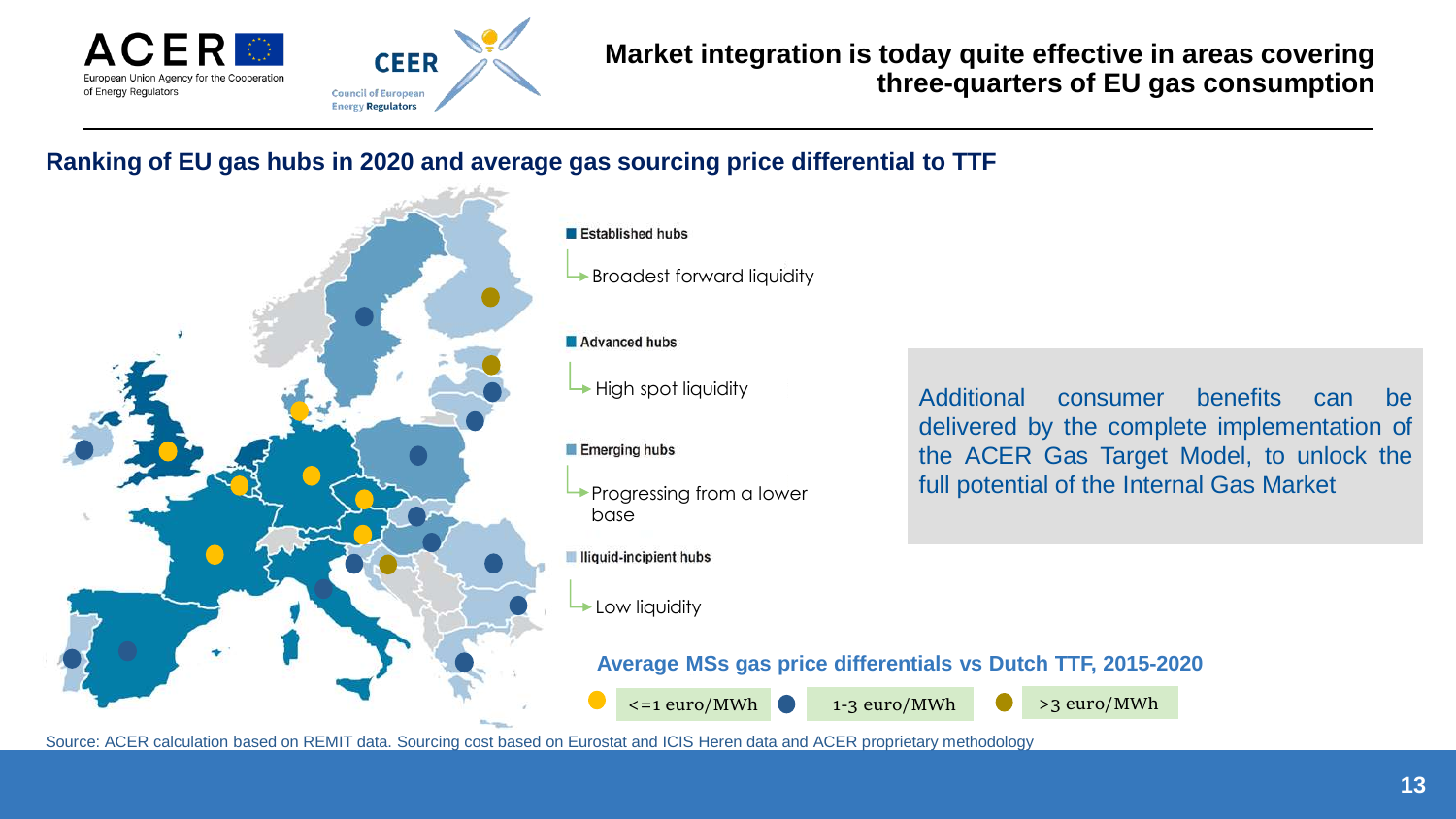

## Evolution of booked capacity and expiration of legacy capacity contracts at CAM relevant points (2018 - 2035)



Source: ACER calculation based on ENTSOG TP and booking platforms for the stream of the routes for further transport from Nord Stream II.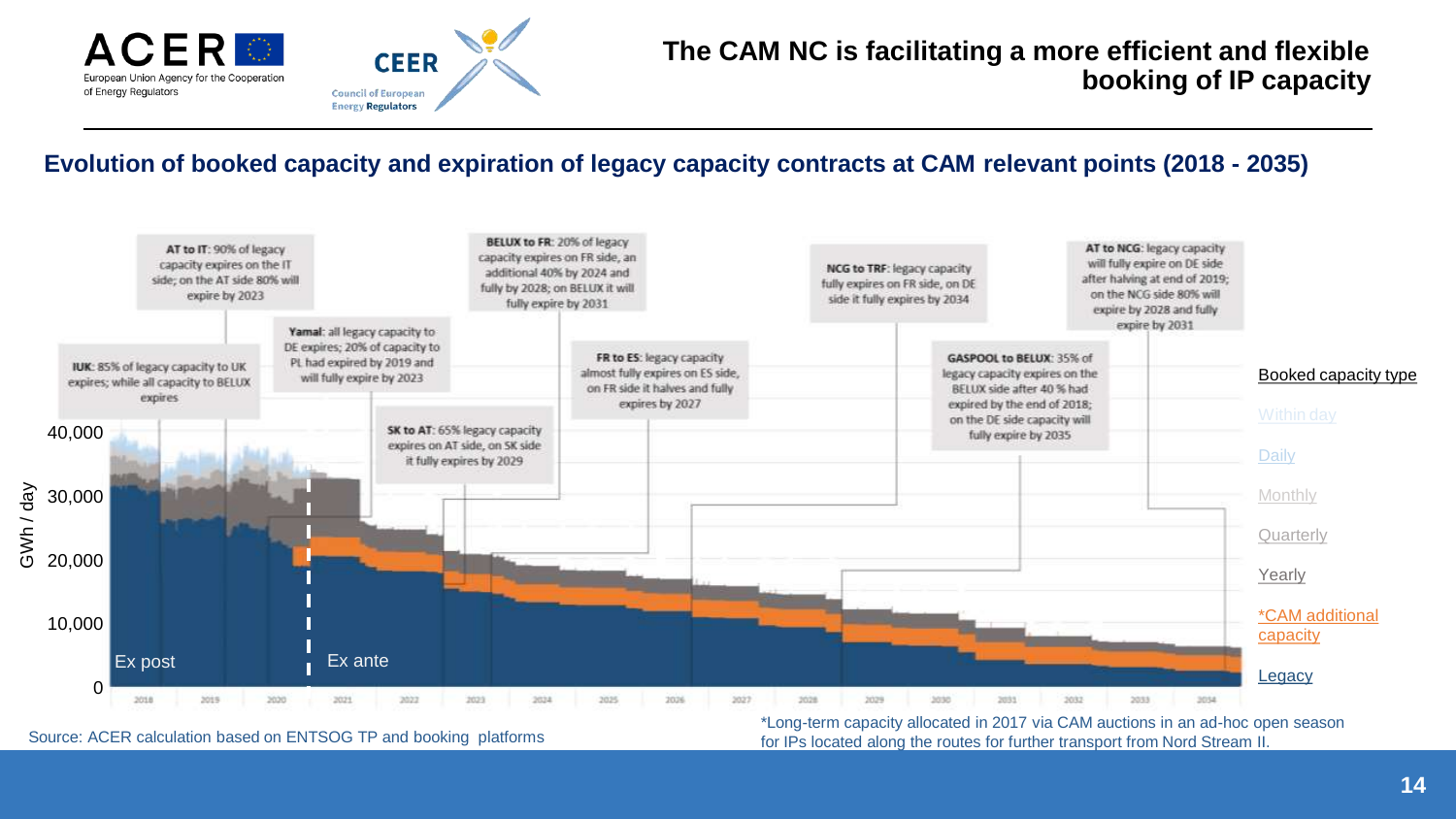

**The new tariff methodologies set in accordance to the TAR NC are bringing some changes in the tariff levels of selected gas systems** 

## **Overview of the evolution of hub spreads, IP tariffs and IP booking and utilization ratios at selected hub pairs following new TAR NC RPMs implementation – 2019 and 2020**



- Assessing the impact of tariff changes over hub price levels and IPs use is complex
- Hub price convergence improved in 2020. However, factors like LNG and COVID-19 modified the normal setting

Average hub spread (euros/MWh) I IP utilization ratio (%) IP tariff entry side (euros/MWh) = IP booking ratio (%)

IP tariff exit side (euros/MWh)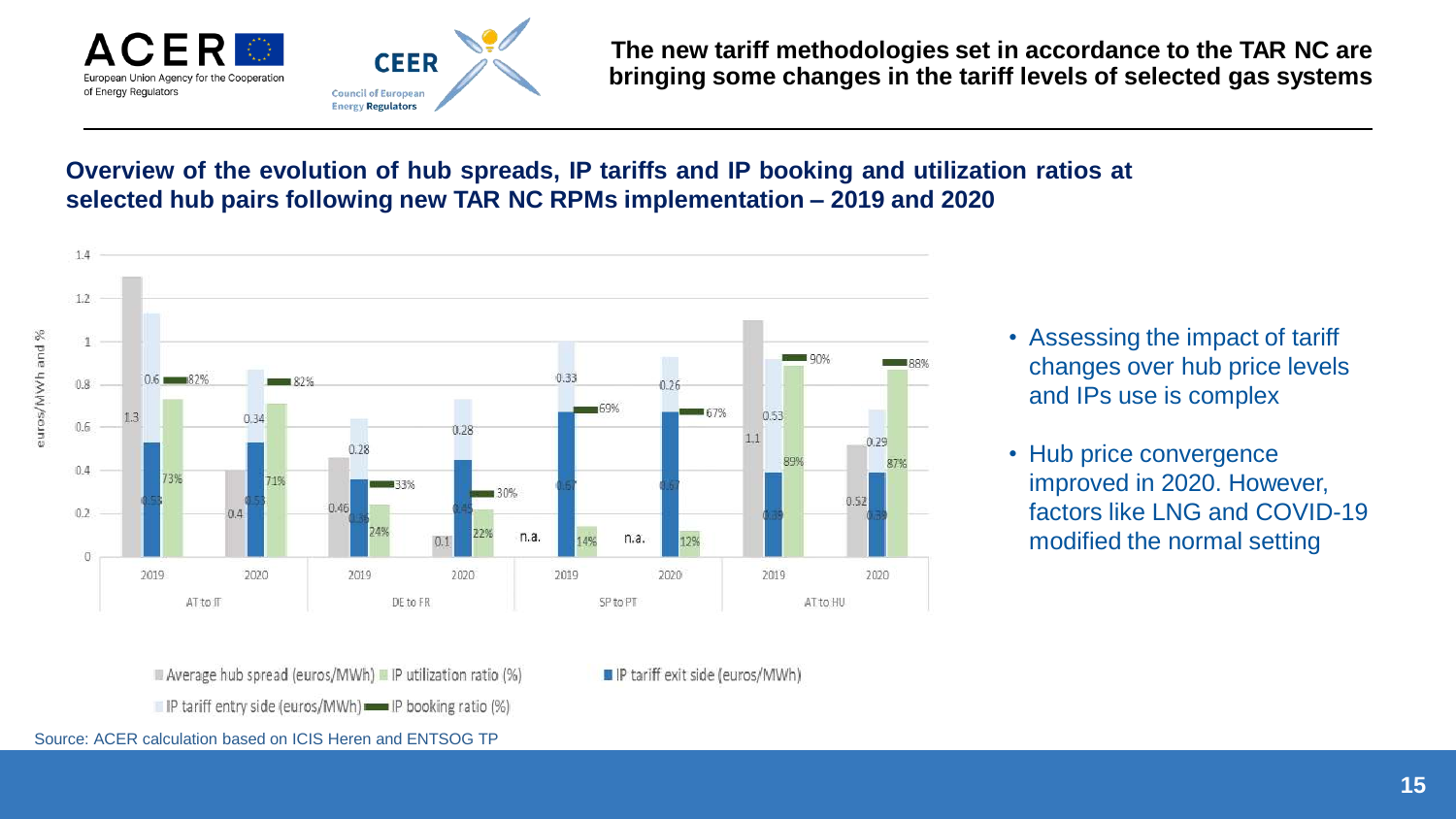

## **Key findings from the Market Monitoring Report: Report Recommendations**

Markus Krug – Co-Chair of the Regulatory Gas Strategy Work Stream, CEER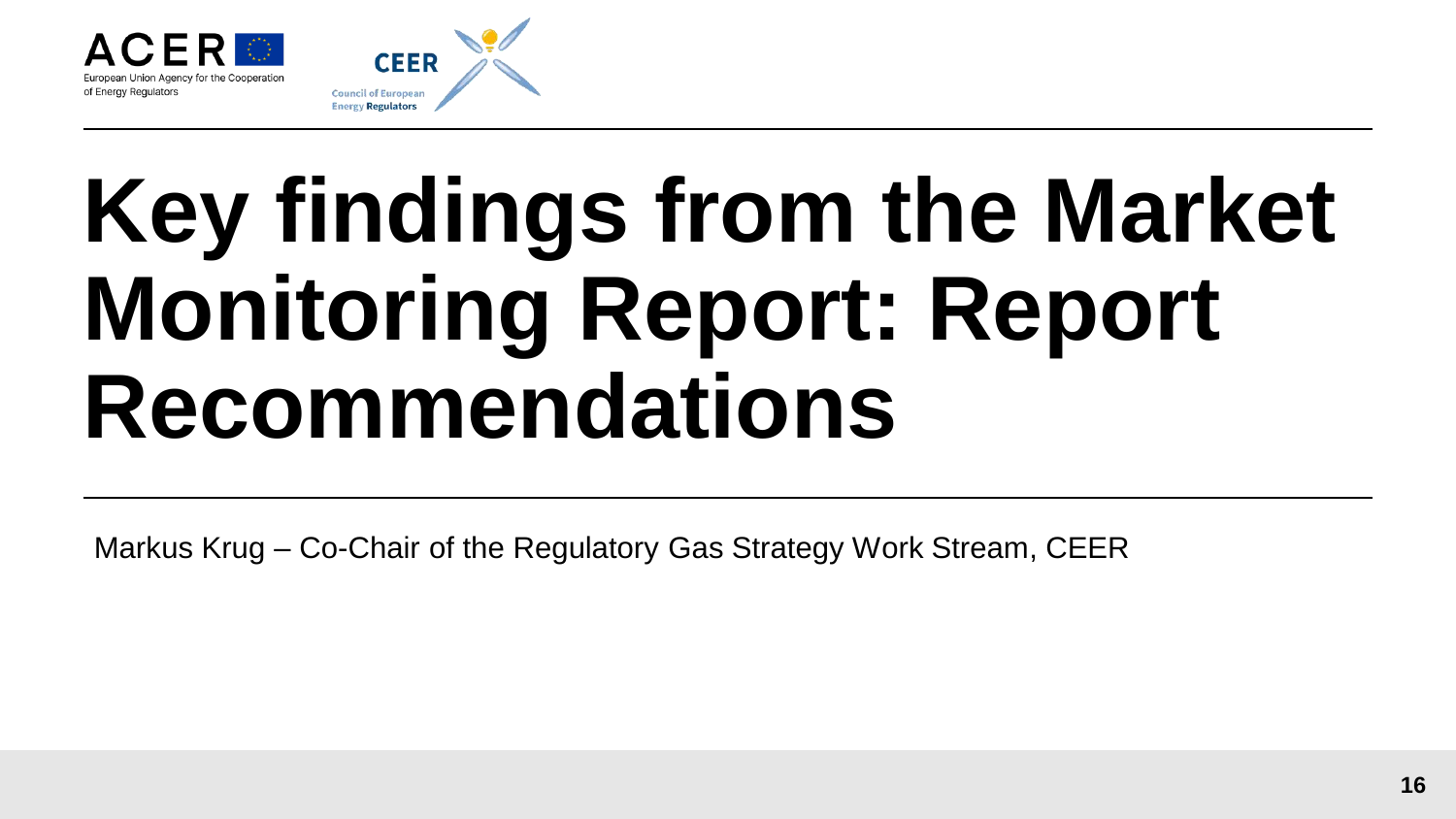



- **The AGTM vision requires promoting the functionality of national hubs and enhancing the accessing between markets. To do that:**
	- **Keep fully implementing the gas Network Codes, which have proved to facilitate market access**
	- **Targeted regulation could be applied to address specific shortcomings**
- **Provide a certain flexibility, to adapt to evolving market circumstances. e.g.:**
	- **Explore the frequency of CAM auctions or the variety of products**
	- **Regularly monitor the effects of multipliers and of the changes to gas transportation tariffs on market functioning**
	- **Assess where and when regulatory changes will be required to address effects on transmission tariffs' evolution against future changes in network utilisation**
	- **Overall, network codes need to fit the decarbonisation shift in the coming decades**
- $\triangleright$  This MMR chiefly brings in the Recommendations expressed by ACER and CEER in the hydrogen and power to **gas regulation white papers .e.g:**
	- **Maintain the principles that govern the IGM today for new low-carbon gases**
	- **Clear separation between regulated network activities and market-based production activities**
	- **A flexible and gradual approach to regulating hydrogen networks is recommended**
	- **Network tariffs should not be used to subsidize low-carbon gases uptake**
	- $\Box$  Well-functioning Guarantees of Origins need to be set as they will be instrumental to enable low carbon gas **trade**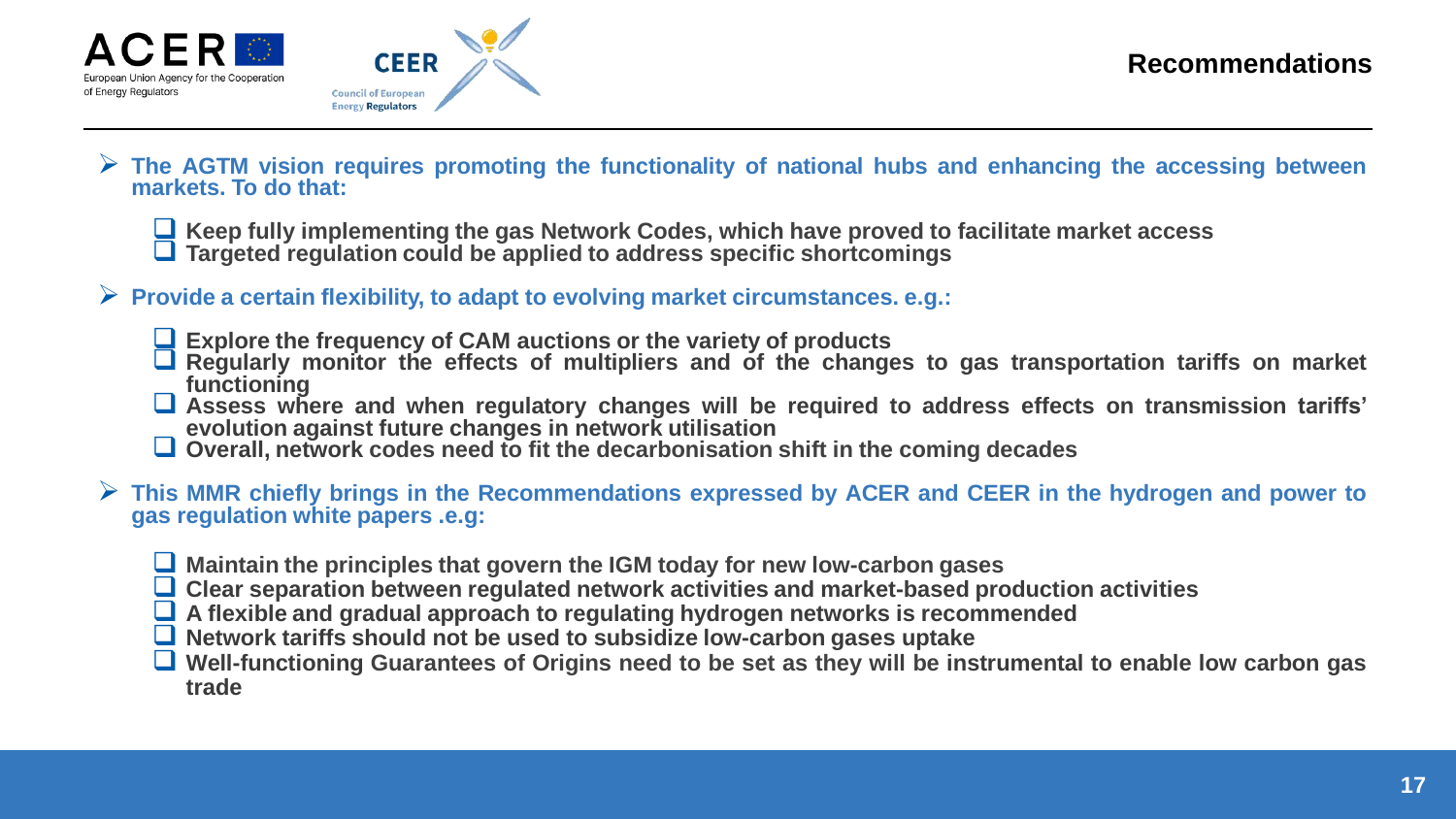

**CEER** 

## **What is your view on how these findings relate to future EU policy challenges and priorities?**

Bartek Gurba – Team Leader, DG ENER, European Commission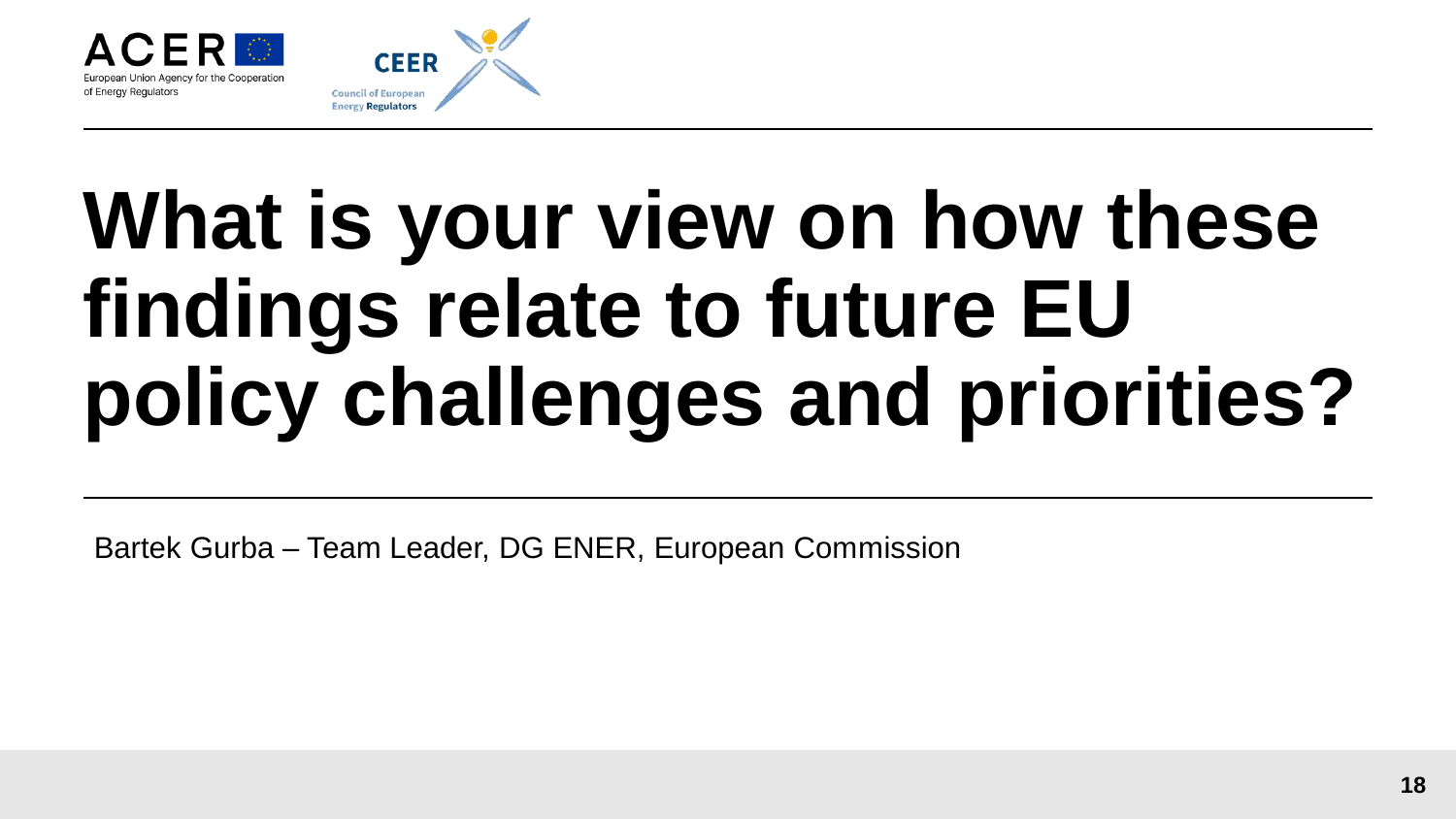



## **Q&A**

Please submit your questions with your name and affiliation via the Questions function.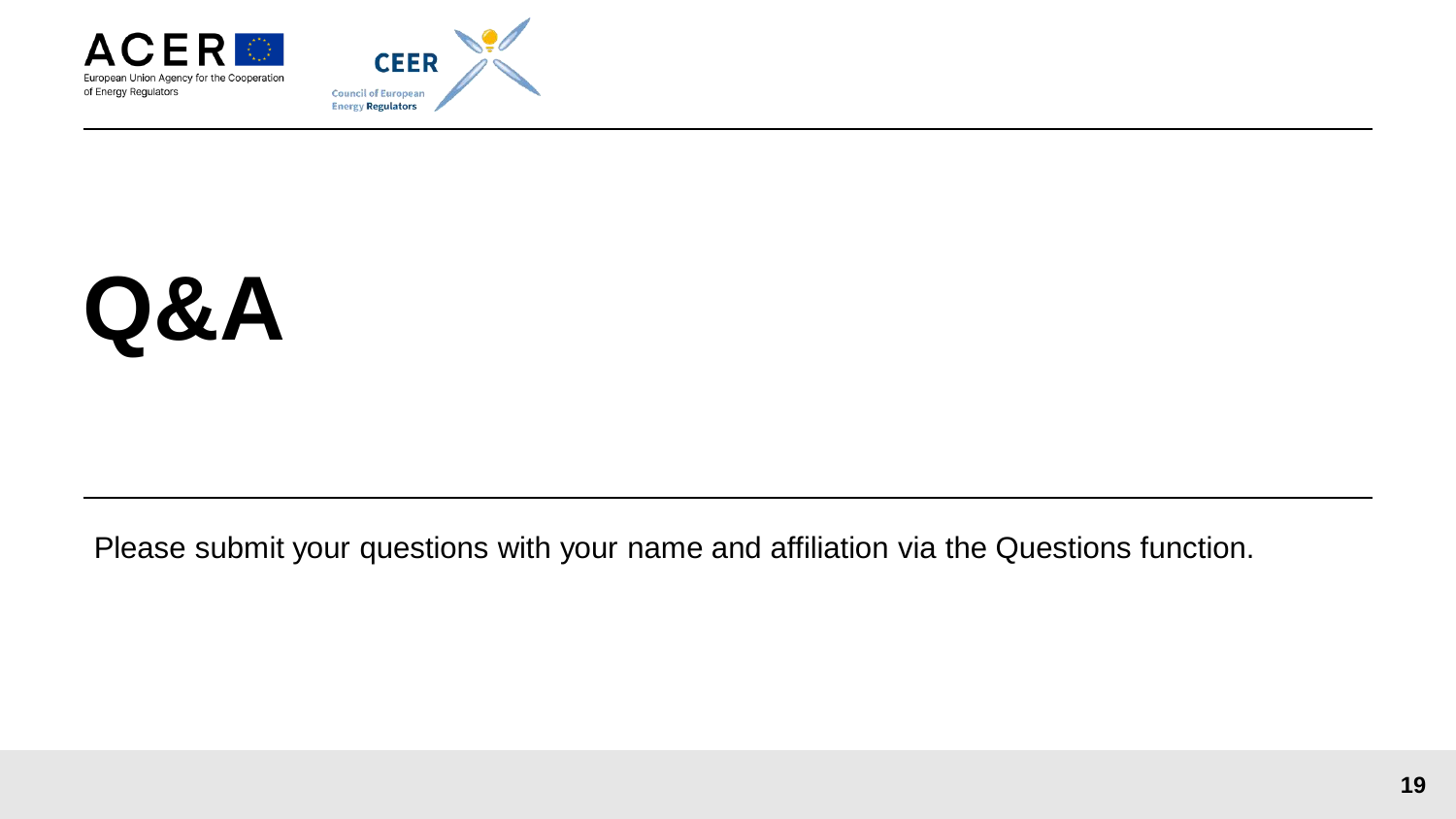



## **Conclusions**

Dennis Hesseling – Head of Infrastructure, Gas and Retail Department, ACER